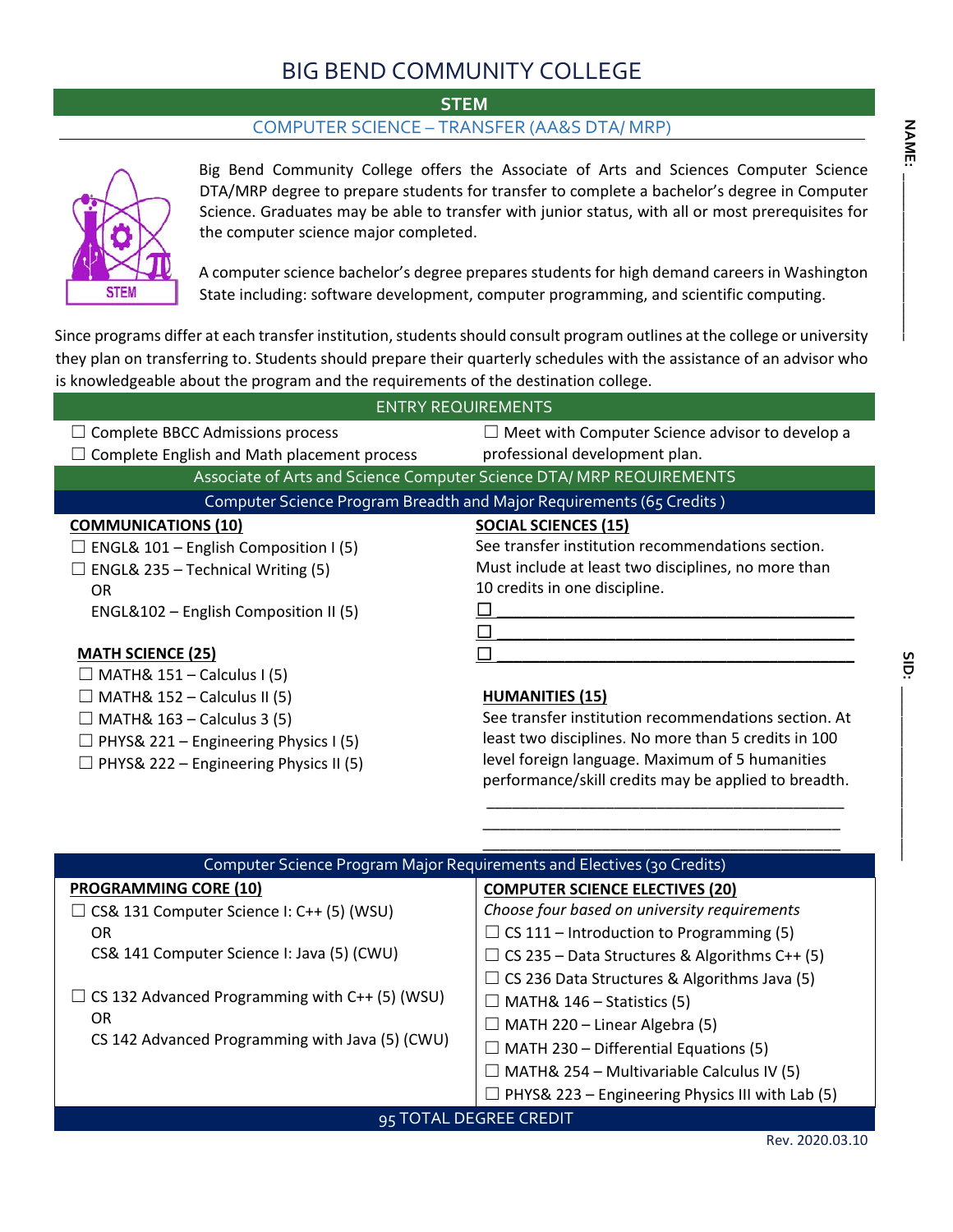## Associate of Arts & Sciences Computer Science DTA/ MRP PRE-REQUISITE FLOW CHART

Start by talking with your assigned advisor to determine which courses to take first based on your placement scores.

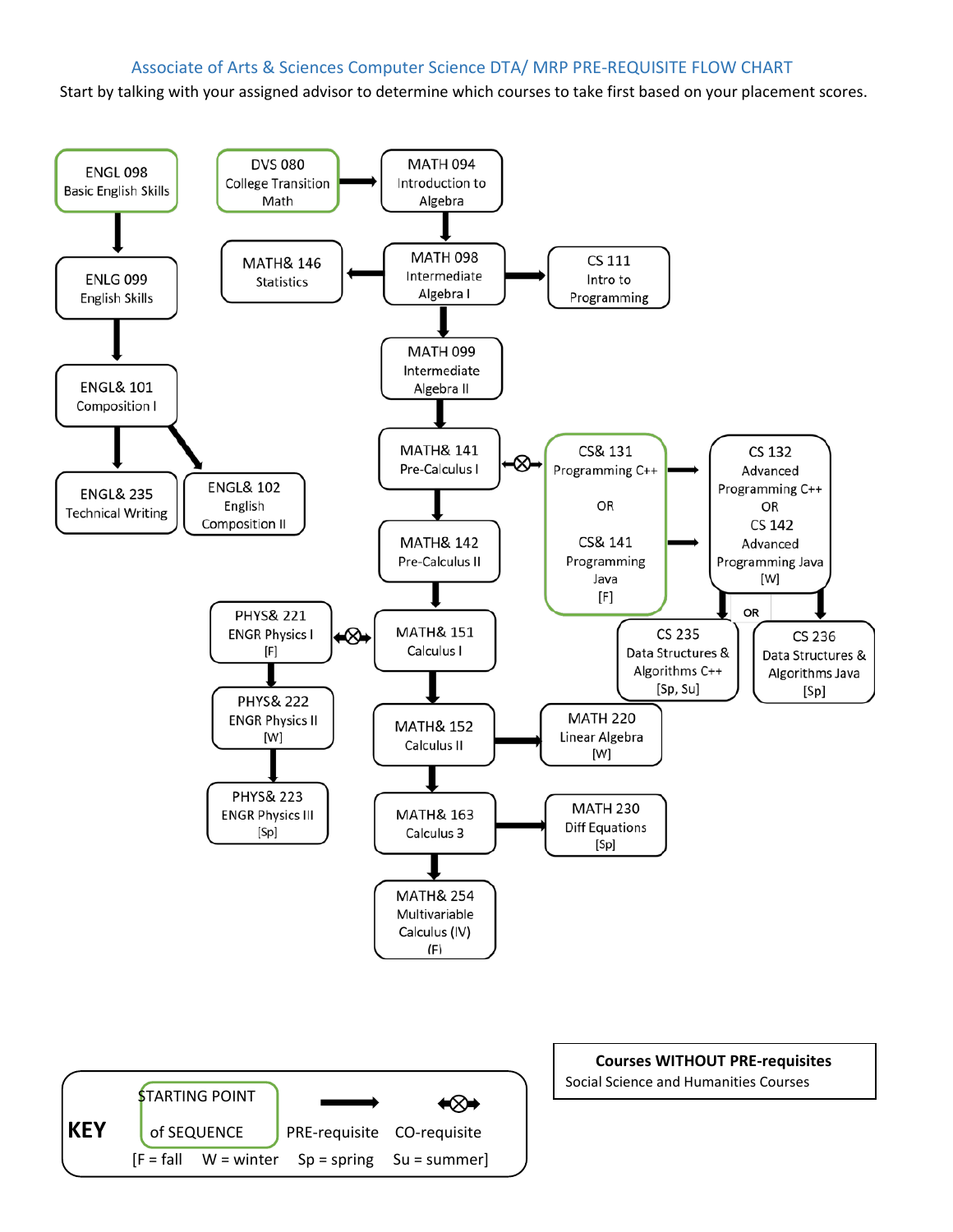| STARTING WITH PLACEMENT AT PRE-CALCULUS<br><b>QUARTERLY PROGRAM PLAN (YEAR ONE)</b>                                                                                            |                                                                                                                                               |                                                                                  |  |  |  |
|--------------------------------------------------------------------------------------------------------------------------------------------------------------------------------|-----------------------------------------------------------------------------------------------------------------------------------------------|----------------------------------------------------------------------------------|--|--|--|
| FALL(15 CR)                                                                                                                                                                    | WINTER (20 CR)                                                                                                                                | SPRING (15 CR)                                                                   |  |  |  |
| <b>MATH&amp; 141</b><br><b>MATH&amp; 142</b><br>CS& 131 OR 141<br><b>ENGL&amp; 101</b><br>CS 111 (or CS elective)<br><b>ENGL&amp; 235 or 102</b><br>Humanities/ Social Science |                                                                                                                                               | <b>MATH&amp; 151</b><br>CS 132 OR 142<br>Humanities/ Social Science              |  |  |  |
|                                                                                                                                                                                | <b>ADVISING</b>                                                                                                                               |                                                                                  |  |  |  |
| <b>FALL</b>                                                                                                                                                                    | <b>WINTER</b>                                                                                                                                 | <b>SPRING</b>                                                                    |  |  |  |
| $\Box$ BBCC Foundation scholarship app<br>$\Box$ Fill out FAFSA or WAFSA for next year<br>$\Box$ Meet with your advisor<br>$\Box$ Join STEM Peer-Mentoring                     | $\Box$ Assess program plan with advisor<br>$\Box$ Begin transfer college campus visits<br>$\Box$ Apply for STEM Peer-Mentoring<br>Scholarship | Assess program plan with advisor<br>□<br>$\Box$ Continue transfer college visits |  |  |  |

| <b>QUARTERLY PROGRAM PLAN (YEAR TWO)</b>                                                                             |                                                                                                                                         |                                                                               |  |  |  |
|----------------------------------------------------------------------------------------------------------------------|-----------------------------------------------------------------------------------------------------------------------------------------|-------------------------------------------------------------------------------|--|--|--|
| FALL (20 CR)                                                                                                         | WINTER (20 CR)                                                                                                                          | SPRING (15 CR)                                                                |  |  |  |
| <b>MATH&amp; 152</b><br><b>PHYS&amp; 221</b><br>MATH& 146 (or CS elective)<br>Humanities/ Social Science             | <b>MATH&amp; 163</b><br><b>PHYS&amp; 222</b><br>Math 220 (or CS elective)<br>Humanities/ Social Science                                 |                                                                               |  |  |  |
|                                                                                                                      | <b>ADVISING</b>                                                                                                                         |                                                                               |  |  |  |
| <b>FALL</b>                                                                                                          | <b>WINTER</b>                                                                                                                           | <b>SPRING</b>                                                                 |  |  |  |
| $\Box$ Fill out FAFSA or WAFSA for next year<br>Meet with your advisor<br>ப<br>$\Box$ Apply to transfer institutions | Assess program plan with advisor<br>ப<br>Select transfer institution/ meet with<br>⊔<br>an advisor there to review credit<br>evaluation | Assess program plan with<br>□<br>advisor<br>Apply for graduation<br>Graduate! |  |  |  |

**SID:** 

**NAME: \_\_\_\_\_\_\_\_\_\_\_\_\_\_\_\_\_\_\_\_\_\_\_ NAME: \_\_\_\_\_\_\_\_\_\_\_\_\_\_\_\_\_\_\_\_\_\_**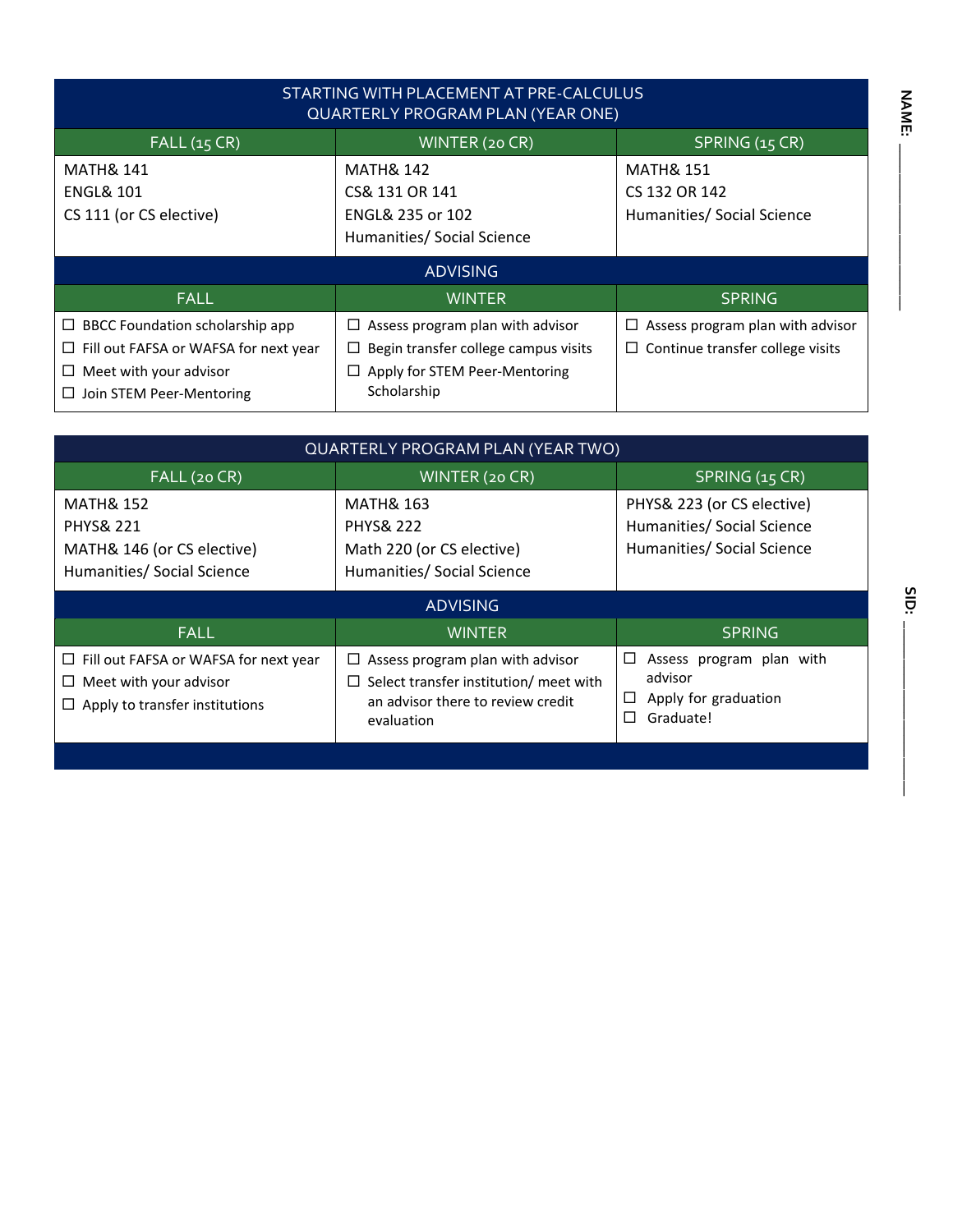| STARTING WITH PLACEMENT BELOW PRE-CALCULUS<br><b>QUARTERLY PROGRAM PLAN (YEAR ONE)</b>                                                              |                                                                                  |                                                                     |  |  |  |
|-----------------------------------------------------------------------------------------------------------------------------------------------------|----------------------------------------------------------------------------------|---------------------------------------------------------------------|--|--|--|
| FALL(15 CR)                                                                                                                                         | WINTER $(15 CR)$                                                                 | SPRING (15 CR)                                                      |  |  |  |
| ENGL 099<br>MATH 094-099<br>Humanities/ Social Science                                                                                              | <b>ENGL&amp; 101</b><br>IMATH 094-099<br>Humanities/ Social Science              | MATH& 141<br>CS 111 (or CS elective)<br><b>ENGL&amp; 235 or 102</b> |  |  |  |
|                                                                                                                                                     | <b>ADVISING</b>                                                                  |                                                                     |  |  |  |
| <b>FALL</b>                                                                                                                                         | <b>WINTER</b>                                                                    | <b>SPRING</b>                                                       |  |  |  |
| $\Box$ BBCC Foundation scholarship app<br>$\Box$ Fill out FAFSA or WAFSA for next year<br>$\Box$ Join STEM Peer-Mentoring<br>Meet with your advisor | Assess program plan with advisor<br>Apply for STEM Peer-Mentoring<br>Scholarship | $\Box$ Assess program plan with advisor                             |  |  |  |

| <b>QUARTERLY PROGRAM PLAN (YEAR TWO)</b>                                                                            |                                                                                                                                               |                                                                                    |  |  |  |
|---------------------------------------------------------------------------------------------------------------------|-----------------------------------------------------------------------------------------------------------------------------------------------|------------------------------------------------------------------------------------|--|--|--|
| FALL(15 CR)                                                                                                         | SPRING (15 CR)                                                                                                                                |                                                                                    |  |  |  |
| <b>MATH&amp; 142</b><br>CS& 131 or 141<br>MATH& 146 (or CS elective)                                                | <b>MATH&amp; 151</b><br>CS 132 OR 142<br>Humanities/ Social Science                                                                           | <b>MATH&amp; 152</b><br>CS 235 (or CS elective)<br>Humanities/ Social Science      |  |  |  |
|                                                                                                                     | <b>ADVISING</b>                                                                                                                               |                                                                                    |  |  |  |
| <b>FALL</b>                                                                                                         | <b>WINTER</b>                                                                                                                                 | SPRING                                                                             |  |  |  |
| BBCC Foundation scholarship app<br>$\Box$<br>$\Box$ Fill out FAFSA or WAFSA for next year<br>Meet with your advisor | $\Box$ Assess program plan with advisor<br>$\Box$ Begin transfer college campus visits<br>$\Box$ Apply for STEM Peer-Mentoring<br>Scholarship | $\Box$ Assess program plan with advisor<br>$\Box$ Continue transfer college visits |  |  |  |

| <b>QUARTERLY PROGRAM PLAN (YEAR THREE)</b>                                                                                                                                                                         |                                                                    |                  |  |  |  |
|--------------------------------------------------------------------------------------------------------------------------------------------------------------------------------------------------------------------|--------------------------------------------------------------------|------------------|--|--|--|
| <b>FALL (15 CR)</b><br>WINTER (15 CR)<br>SPRING (CR)                                                                                                                                                               |                                                                    |                  |  |  |  |
| <b>MATH&amp; 163</b><br><b>PHYS&amp; 221</b><br>Humanities/ Social Science                                                                                                                                         |                                                                    |                  |  |  |  |
|                                                                                                                                                                                                                    | <b>ADVISING</b>                                                    |                  |  |  |  |
| <b>FALL</b>                                                                                                                                                                                                        | <b>WINTER</b>                                                      | <b>SPRING</b>    |  |  |  |
| Fill out FAFSA or WAFSA for next year<br>□<br>Meet with your advisor<br>ப<br>Apply to transfer institutions<br>ப<br>Select transfer institution/ meet with<br>□<br>an advisor there to review credit<br>evaluation | Assess program plan with advisor<br>□<br>Apply for graduation<br>ப | $\Box$ Graduate! |  |  |  |

SID: **SID: \_\_\_\_\_\_\_\_\_\_\_\_\_\_\_\_\_\_\_\_\_\_\_**

**NAME: \_\_\_\_\_\_\_\_\_\_\_\_\_\_\_\_\_\_\_\_\_\_**

**NAME:**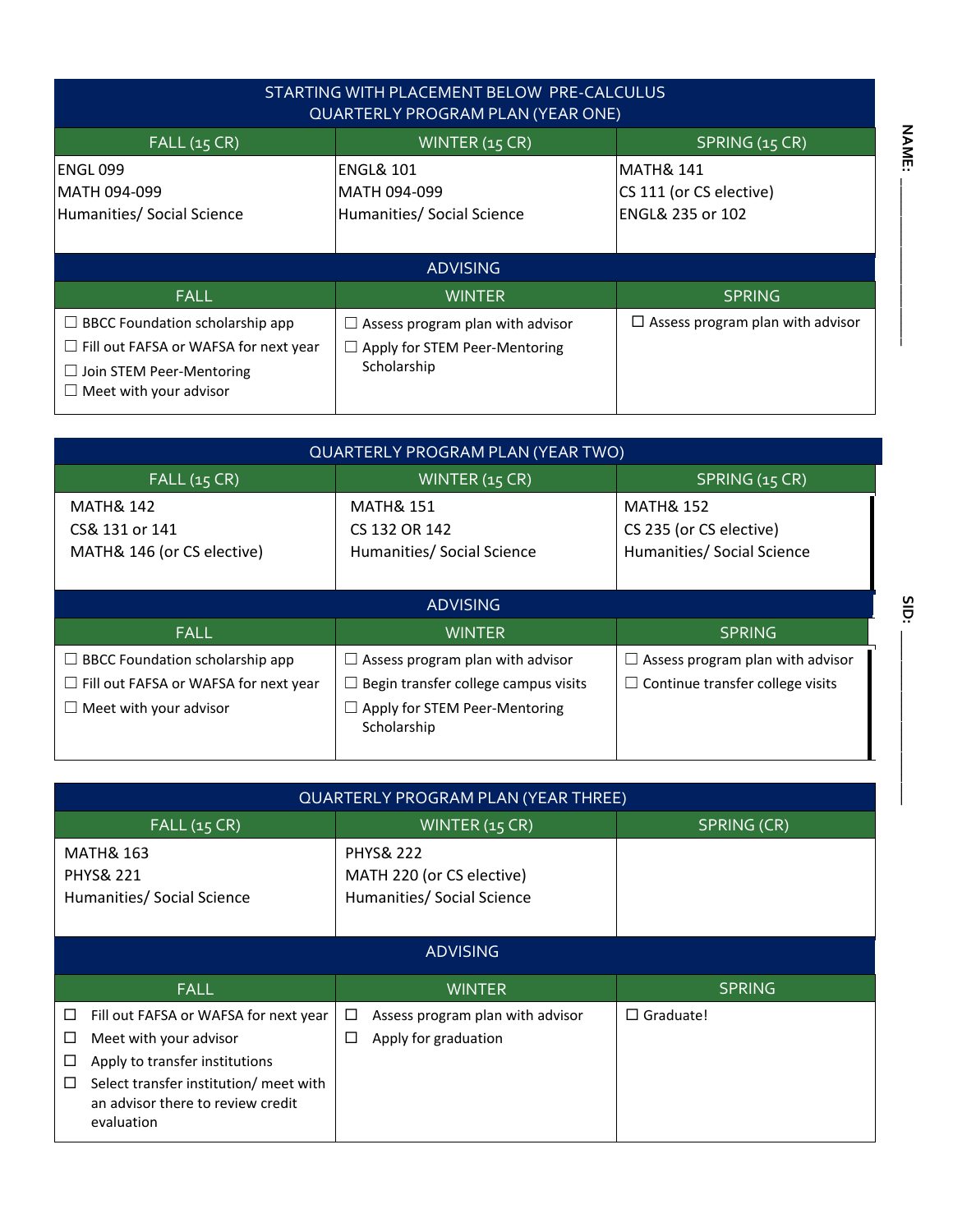| <b>Transfer School Social Science and Humanities Recommendations</b>                                                                                                                                                                                                                                                                                                       |                                      |                                                                                                                                                                                                                                                                                                                                               |             |              |  |
|----------------------------------------------------------------------------------------------------------------------------------------------------------------------------------------------------------------------------------------------------------------------------------------------------------------------------------------------------------------------------|--------------------------------------|-----------------------------------------------------------------------------------------------------------------------------------------------------------------------------------------------------------------------------------------------------------------------------------------------------------------------------------------------|-------------|--------------|--|
|                                                                                                                                                                                                                                                                                                                                                                            | <b>Central Washington University</b> |                                                                                                                                                                                                                                                                                                                                               |             |              |  |
| <b>Recommended Humanities</b><br>CMST& 220 Public Speaking<br><b>ENGL&amp; 235 Technical Writing</b><br>PHIL& 120 Symbolic Logic<br>PHIL 210 Ethics                                                                                                                                                                                                                        |                                      | <b>Recommended Social Science</b><br><b>ECON&amp; 201 Micro Economics</b><br><b>ECON&amp; 202 Macro Economics</b><br>PSYC& 100 General Psychology<br>SOC& 101 Introduction to Sociology                                                                                                                                                       |             |              |  |
|                                                                                                                                                                                                                                                                                                                                                                            | Eastern Washington University        |                                                                                                                                                                                                                                                                                                                                               |             |              |  |
| Recommended Humanities (one DIV & one INT course<br>required)<br>CMST& 220 Public Speaking<br>ENGL& 102 English Composition 2 (required)<br><b>ENGL 261 Women's Literature</b><br>HUM 214 Diversity Issues: Race, Class, and Gender (DIV)<br>PHIL 210 Ethics (required)<br>SOC& 210 Social Problems (INT)<br>REL 201 World Religions (INT)                                 |                                      | <b>Recommended Social Science</b><br><b>ECON&amp; 201 Micro Economics</b><br><b>ECON&amp; 202 Macro Economics</b><br>HIST 121 History of Mexico (INT)<br>HIST& 219 Native American History (DIV)<br>PHIL& 120 Symbolic Logic<br>POLS& 203 International Relations (INT)<br>PSYC& 100 General Psychology<br>SOC& 101 Introduction to Sociology |             |              |  |
|                                                                                                                                                                                                                                                                                                                                                                            | <b>Washington State University</b>   |                                                                                                                                                                                                                                                                                                                                               |             |              |  |
| <b>Recommended Humanities</b><br><b>Recommended Social Science</b><br><b>ECON&amp; 201 Micro Economics</b><br>CMST& 220 Public Speaking<br>ENGL& 235 Technical Writing (Pullman) (required)<br>OR.<br>PHIL 210 Ethics<br>ECON& 202 Macro Economics (required)<br>PSYC& 100 General Psychology<br>PHIL& 120 Symbolic Logic (required)<br>SOC& 101 Introduction to Sociology |                                      |                                                                                                                                                                                                                                                                                                                                               |             |              |  |
|                                                                                                                                                                                                                                                                                                                                                                            |                                      |                                                                                                                                                                                                                                                                                                                                               |             |              |  |
| WORK WITH YOUR ADVISOR IN DEVELOPING YOUR CUSTOMIZED ACADEMIC PLAN                                                                                                                                                                                                                                                                                                         |                                      | QUARTER; U REGISTRATION PLANNING                                                                                                                                                                                                                                                                                                              |             |              |  |
| QUARTER <b>OFALL OWINTER OSPRING OSUMMER</b>                                                                                                                                                                                                                                                                                                                               |                                      | REGISTRATION ACCESS CODE                                                                                                                                                                                                                                                                                                                      |             |              |  |
| <b>CLASS</b><br><b>TITLE</b>                                                                                                                                                                                                                                                                                                                                               | <b>CREDITS</b>                       | <b>DAYS</b>                                                                                                                                                                                                                                                                                                                                   | <b>TIME</b> | <b>ITEM#</b> |  |
|                                                                                                                                                                                                                                                                                                                                                                            |                                      |                                                                                                                                                                                                                                                                                                                                               |             |              |  |

|              |                                                                    |                | <b>QUARTER; U REGISTRATION PLANNING</b> |             |       |
|--------------|--------------------------------------------------------------------|----------------|-----------------------------------------|-------------|-------|
|              | WORK WITH YOUR ADVISOR IN DEVELOPING YOUR CUSTOMIZED ACADEMIC PLAN |                |                                         |             |       |
|              | QUARTER $\Box$ Fall $\Box$ WINTER $\Box$ SPRING $\Box$ SUMMER      |                | REGISTRATION ACCESS CODE                |             |       |
| <b>CLASS</b> | <b>TITLE</b>                                                       | <b>CREDITS</b> | <b>DAYS</b>                             | <b>TIME</b> | ITEM# |
|              |                                                                    |                |                                         |             |       |
|              |                                                                    |                |                                         |             |       |
|              |                                                                    |                |                                         |             |       |
|              |                                                                    |                |                                         |             |       |
|              |                                                                    |                | QUARTER; U REGISTRATION PLANNING        |             |       |
|              | WORK WITH YOUR ADVISOR IN DEVELOPING YOUR CUSTOMIZED ACADEMIC PLAN |                |                                         |             |       |
|              | QUARTER $\Box$ FALL $\Box$ WINTER $\Box$ SPRING $\Box$ SUMMER      |                | <b>REGISTRATION ACCESS CODE</b>         |             |       |
| <b>CLASS</b> | title                                                              | <b>CREDITS</b> | <b>DAYS</b>                             | <b>TIME</b> | ITEM# |
|              |                                                                    |                |                                         |             |       |
|              |                                                                    |                |                                         |             |       |
|              |                                                                    |                |                                         |             |       |
|              |                                                                    |                |                                         |             |       |